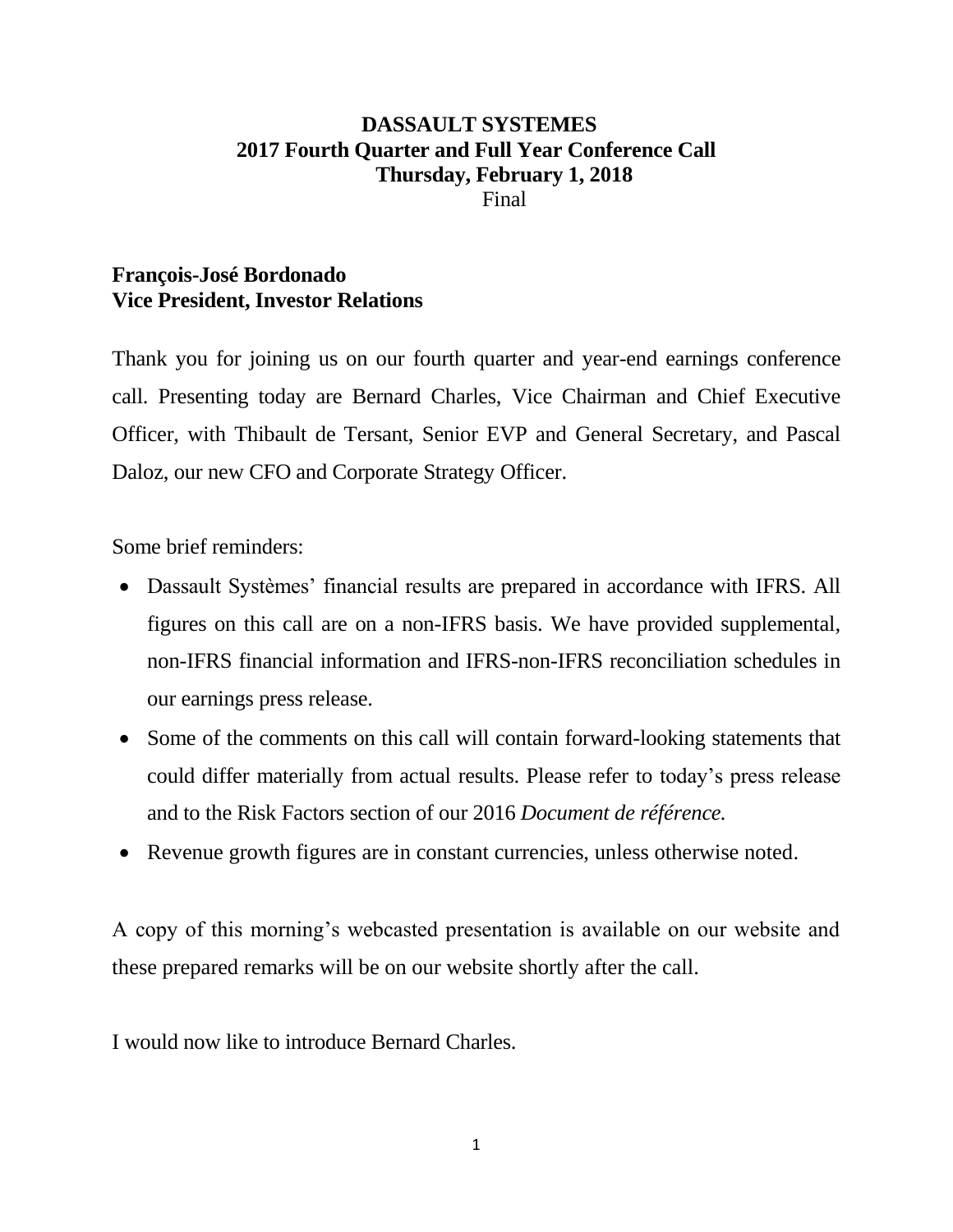## **Bernard Charles Vice Chairman and Chief Executive Officer**

Good morning and good afternoon. On our call today, I will discuss our strategy at work, Thibault will review our financial model at work, and then Pascal will review our growth drivers and 2018 financial objectives, so let's begin.

### **DELIVERING ON OUR COMMITMENTS**

Our results illustrate that we are well delivering on the commitments we have given.

- $\triangleright$  We set a 2017 new licenses revenue growth target of 8 to 10% at constant currency. And we reported 11% growth in total and 10% on an organic basis.
- $\triangleright$  We have a continual focus on operational improvement and delivered organic operating margin improvement of 100 basis points, a double of our target of 50 basis points.
- $\triangleright$  At the EPS level, we outlined 6 to 8% growth, and we came in at the high end despite strong currency headwinds. In fact, at constant currency EPS grew 10%.

### **STRATEGY AT WORK**

2017 was a very good illustration of the value of our strategy with companies adopting our Industry Solution Experiences and the 3DEXPERIENCE platform to innovate and create new categories of Customer Experiences. This new approach to innovation goes beyond digitalization. It will help enable the transformations driving Industrial Renaissance of the 21st century.

1. We were honored to have Dassault Systèmes ranked **FIRST among the 2018 Top 100 Most Sustainable Corporations by Corporate Knights**\* for our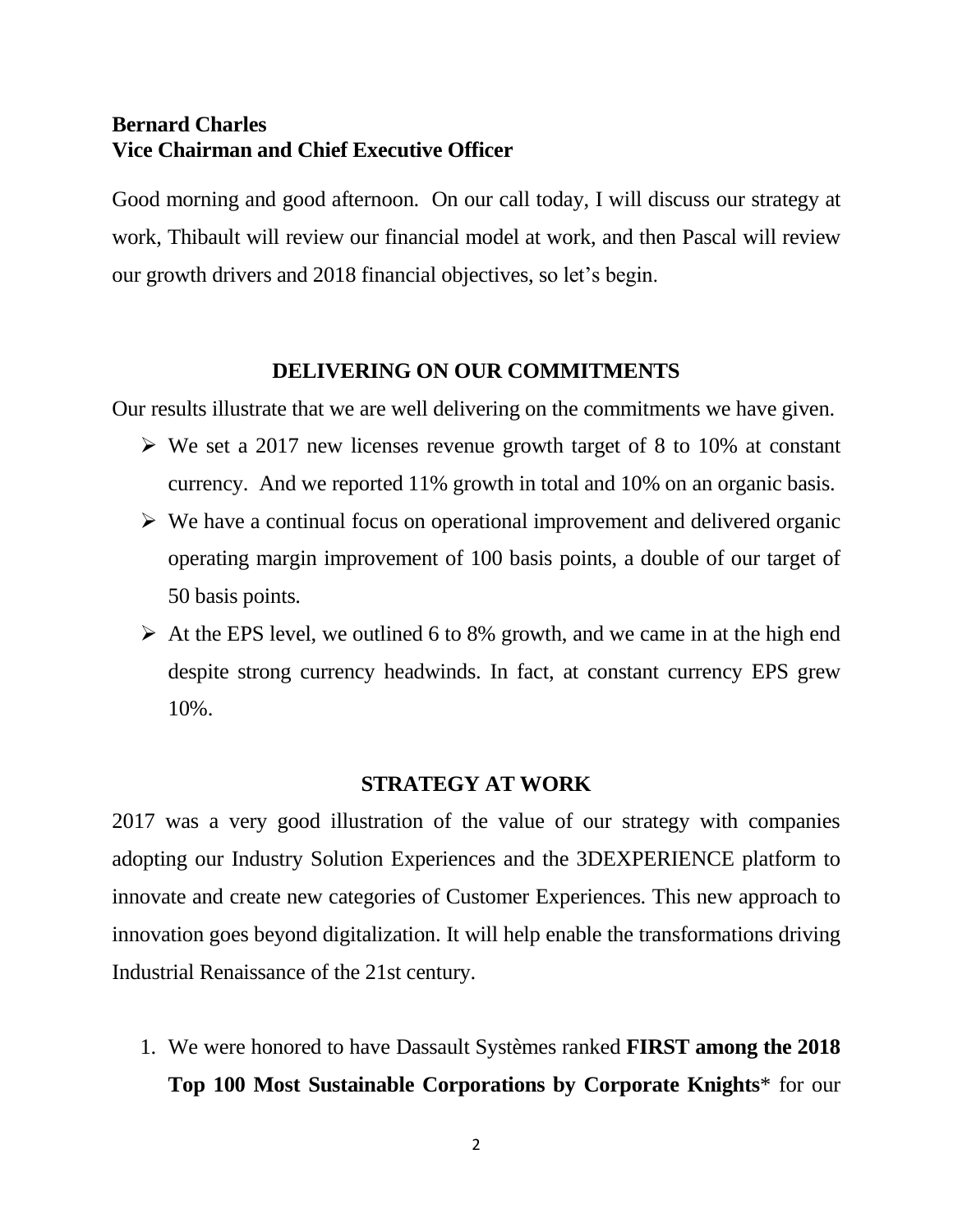vision of harmonizing product, nature and life and for implementing this vision in everything that we do. Empowering industry and people to create 3DEXPERIENCE universes to imagine, invent, and deliver disruptive solutions that advance sustainability in domains as large as energy, mobility of the future, cities, life sciences and high-tech is at the core of our purpose and DNA and why people are joining Dassault Systèmes.

- 2. Our purpose translates into a strategy focused on **Social Industry Experiences**. During 2017 we made good progress on all fronts.
	- **Social** is centered on online, mobile and ease of use, bringing 3D to consumers. Our **HomebyMe** solution offers significant potential for user growth as consumers all over the world can imagine, easily create and place furniture in rooms, and experience them in a virtual reality experience.
	- **Industry** is about creating the know-how and knowledge needed to ensure that our solutions match closely the needs of the industries we address. We see with large clients a strong focus on deep transformations to adapt to the respective challenges of their industries. Furthermore, in all these industries, new entrants have appeared with small teams focusing on subsegment of those markets and proposing high-value experiences with products. Our solutions appeal to both industry leaders and start-ups, some of whom are shaking up industries.
	- **Experiences**: Being able to model experiences is truly the manner in which companies can innovate and create new categories of products and solutions that will drive new, better experiences for their consumers. Our work with Cities, with **3DEXPERIENCity**, demonstrates that we are able to do this at the most demanding level thanks to the 3DEXPERIENCE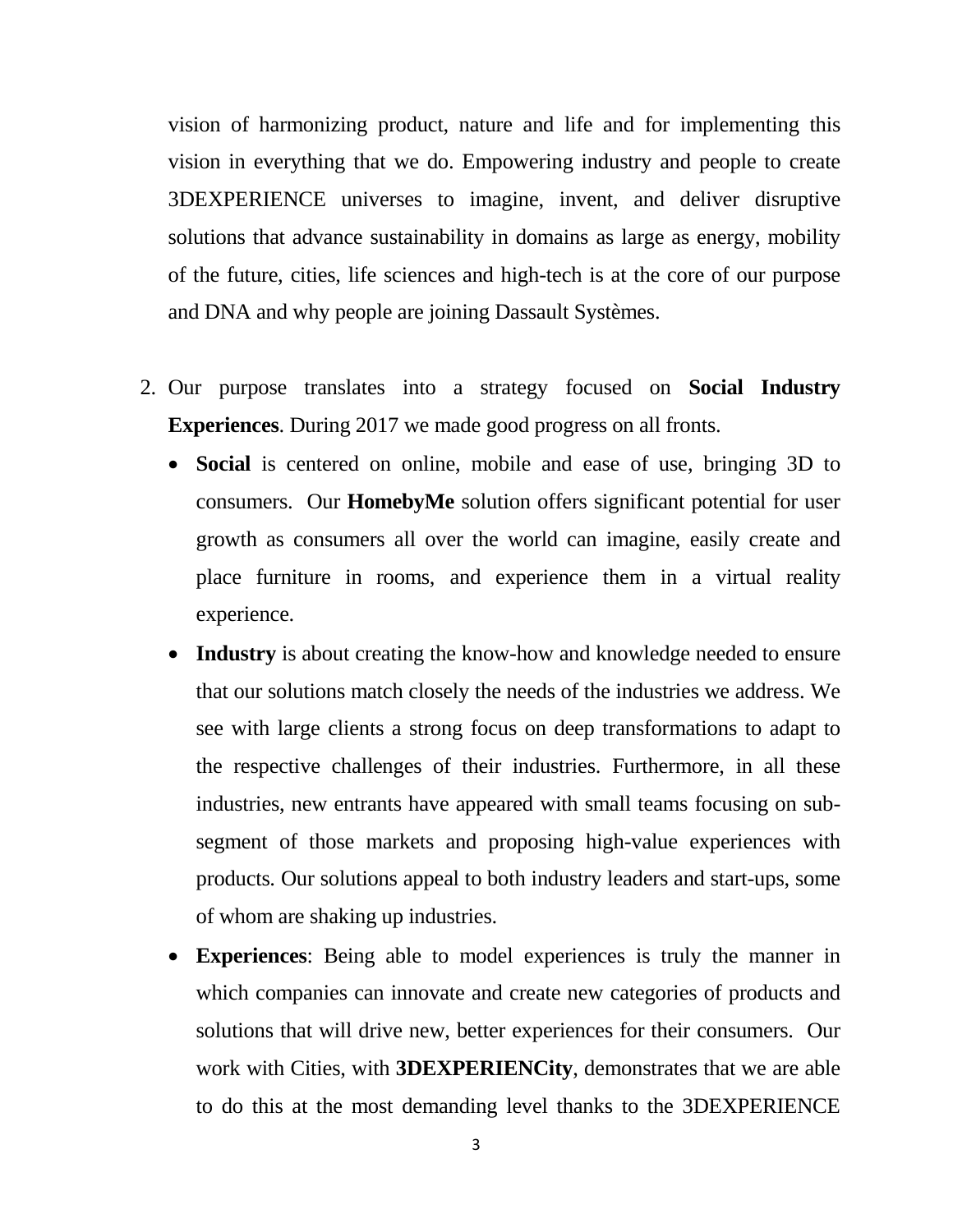platform enabling the modeling of city experiences to improve the lives of citizens.

## **3DEXPERIENCE PLATFORM**

- 3. The 3DEXPERIENCE platform is how we implement our strategy and during 2017 we made good progress with highly visible wins.
	- a. In **Aerospace & Defense**, with Boeing's decision for the 3DEXPERIENCE Platform across all their programs and the selection of our Manufacturing Operations Management solutions for production performance.
	- b. In **Transportation & Mobility** with Scania's decision to adopt the 3DEXPERIENCE platform.
	- c. In **AEC**, where Bouygues Construction, with operations in more than 80 countries, is adopting the 3DEXPERIENCE platform, working with Accenture and us to help them accelerate the digital transformation of their construction projects.
	- d. In **Industrial Equipment**, Schindler is adopting the 3DEXPERIENCE platform for their escalator business. Our robust Cloud industry solutions were a critical enabler for their decision.

The newly introduced 3DEXPERIENCE 2018 release is extending the power of the 3DEXPERIENCE platform demonstrating its value both as an **operating system** POWERING OUR INDUSTRY SOLUTIONS EXPERIENCES WITH OUR BRAND APPLICATIONS and as **a business model** POWERING OUR MARKETPLACE services.

Two important developments in the 3DEXPERIENCE 2018x release include: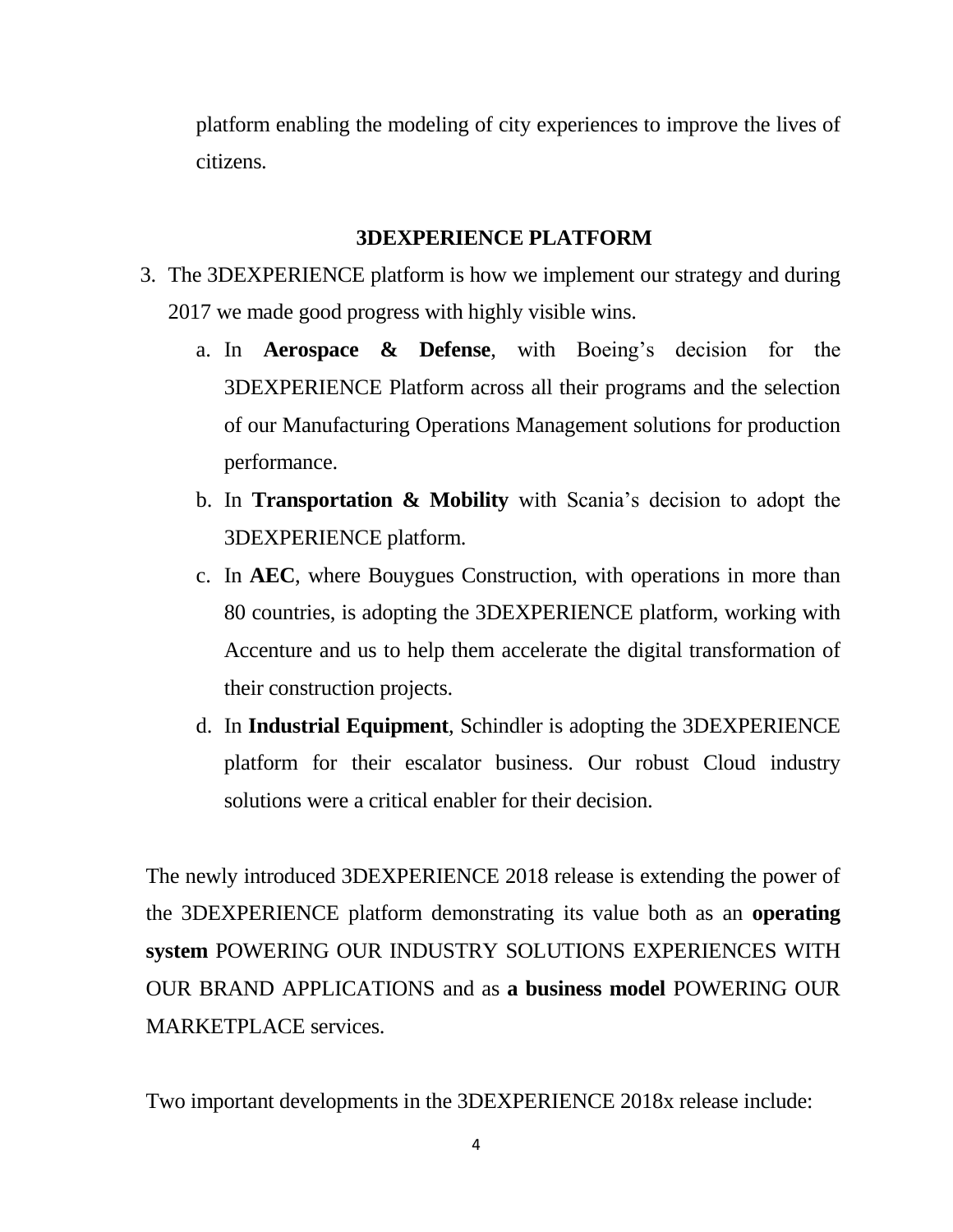- The introduction of **POWER'BY** which will enable all customers to benefit from the 3DEXPERIENCE platform's value immediately without any need for migration of legacy data. There are three levels: to enable social collaboration; to leverage hybrid data for product configuration and bill of materials; or to use the full capabilities of the 3DEXPERIENCE platform.
- We are also introducing '**3DEXPERIENCE Marketplace**' here we are connecting buyers and sellers of design and manufacturing content as well as services. Our first two areas are: what we call 'Make' where buyers can find 3D printing suppliers who are connected to the Marketplace and 'Part Supply' where users can find the most comprehensive and intelligent catalog of sourceable 3D components.
- 4. A fourth area of strategy advancement was in Diversification. For 2017 **Diversification Industries** represented 32% of total software revenue, a new milestone. Pascal will discuss some of our progress here in greater detail.
- 5. And fifth, we extended our **Footprint** reaching more than 15 million plus connected users with Netvibes, 3DVIA Home and HomebyMe and SOLIDWORKS 3DContent Central and MySOLIDWORKS.com.

Let me now turn the call to Thibault.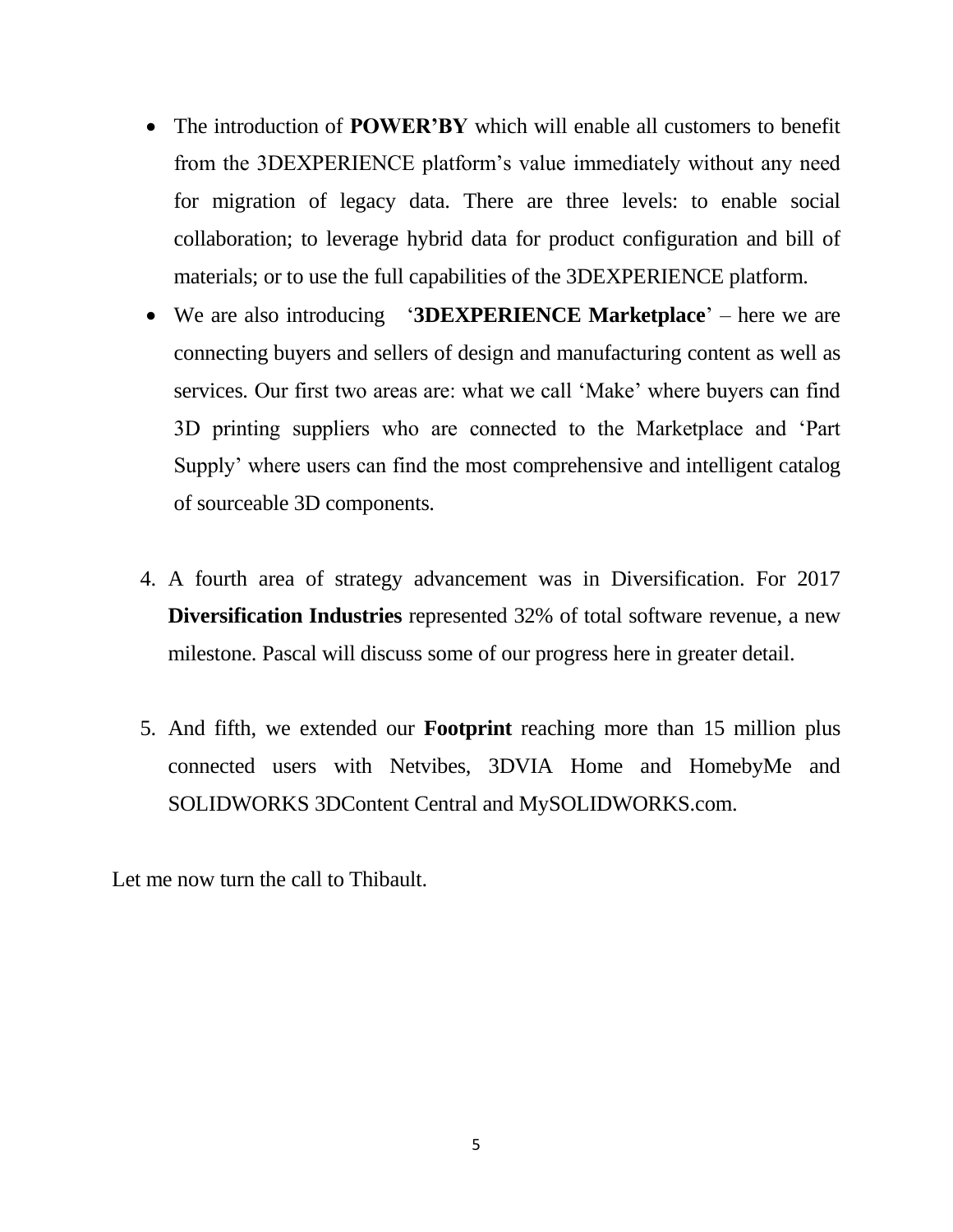# **Thibault de Tersant Senior EVP and CFO**

Thank you, Bernard. Before beginning, just a brief reminder that all figures discussed are presented on a non-IFRS basis. Revenue growth figures are in constant currencies unless otherwise noted.

## **SUMMARY OF FOURTH QUARTER PERFORMANCE**

This morning we announced fourth quarter above our guidance range with:

- New licenses revenue and other software up 16%, well above our 7 to 13% range;
- Software revenue up  $10\%$ ;
- Operation margin of 38.6%;
- And EPS of 89 cents, up 14% or even 19% if it were at constant currencies;

In turn, we exceeded our 2017 financial objectives by  $\epsilon$ 25 million, with  $\epsilon$ 10 million in new licenses revenue,  $\epsilon$ 10 million in recurring revenue and  $\epsilon$ 5 million in services.

## **TOTAL REVENUE**

In terms of total revenues, we achieved a new quarterly milestone with revenues crossing 900 million euros to 912.8 million. Fourth quarter revenues grew 8% and 7% on an organic basis. For the year, our organic growth was 5% on lower services and mixed rental dynamics, both of which will see improvements in 2018.

### **SOFTWARE REVENUE**

Moving to our software performance, there are several key points to highlight:

 First, we had a record quarter for new licenses and other software revenue, with growth of 16% - this is also the organic growth figure. The high growth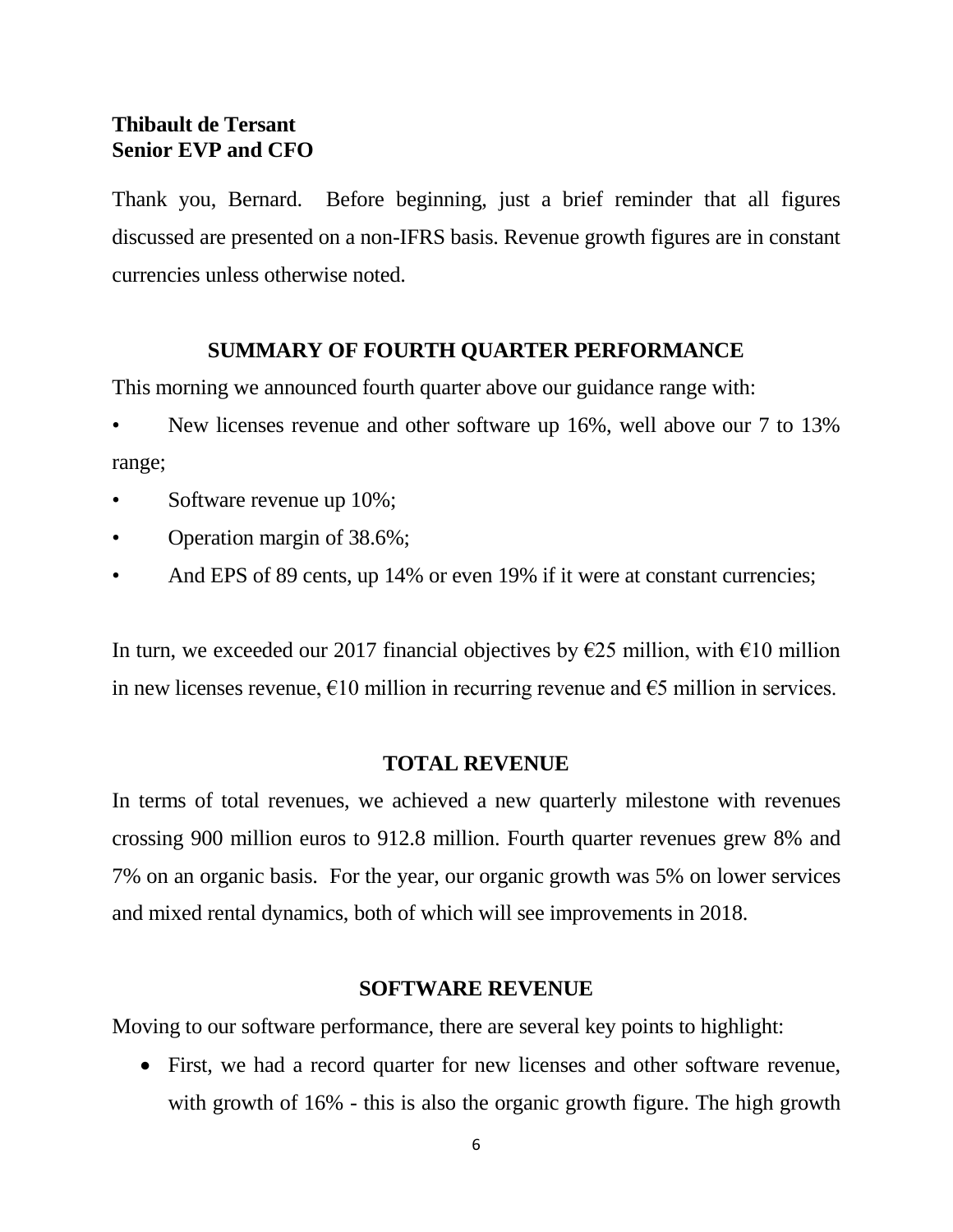was due to broad-based strength across multiple brands and a strong performance for our direct sales channel, with more deals above 1 million.

- Second, strong new licenses revenue drove total software revenue growth to 10% for the quarter and 9% on an organic basis.
- Third, 3DEXPERIENCE software represented about one-quarter of the related software revenue in the fourth quarter.
- Fourth, in terms of recurring software revenue, we saw an excellent performance on maintenance subscriptions across our three sales channels and regions. As outlined last quarter, we expect rental revenues to now improve in 2018 and even more so in 2019.

#### **SERVICES REVENUE**

The key news on services revenue is that 2017 represents a start-off point for growth over the next several years given the large increase in committed services engagements that we have. We will continue our strategy of working with system integrators but in absolute terms we will also see growth in services in 2018.

#### **REGIONAL REVIEW**

Moving to a regional review, the outstanding contributor to the fourth quarter was Europe with software revenue growth of 13% – this result was broad-based. For the year, Europe grew 10%. We saw notable performances by France, Germany, Southern Europe and Russia.

In the Americas, software revenue increased 5% in the quarter and 7% for the year led by North America with key contributions from SOLIDWORKS, CATIA and also SIMULIA.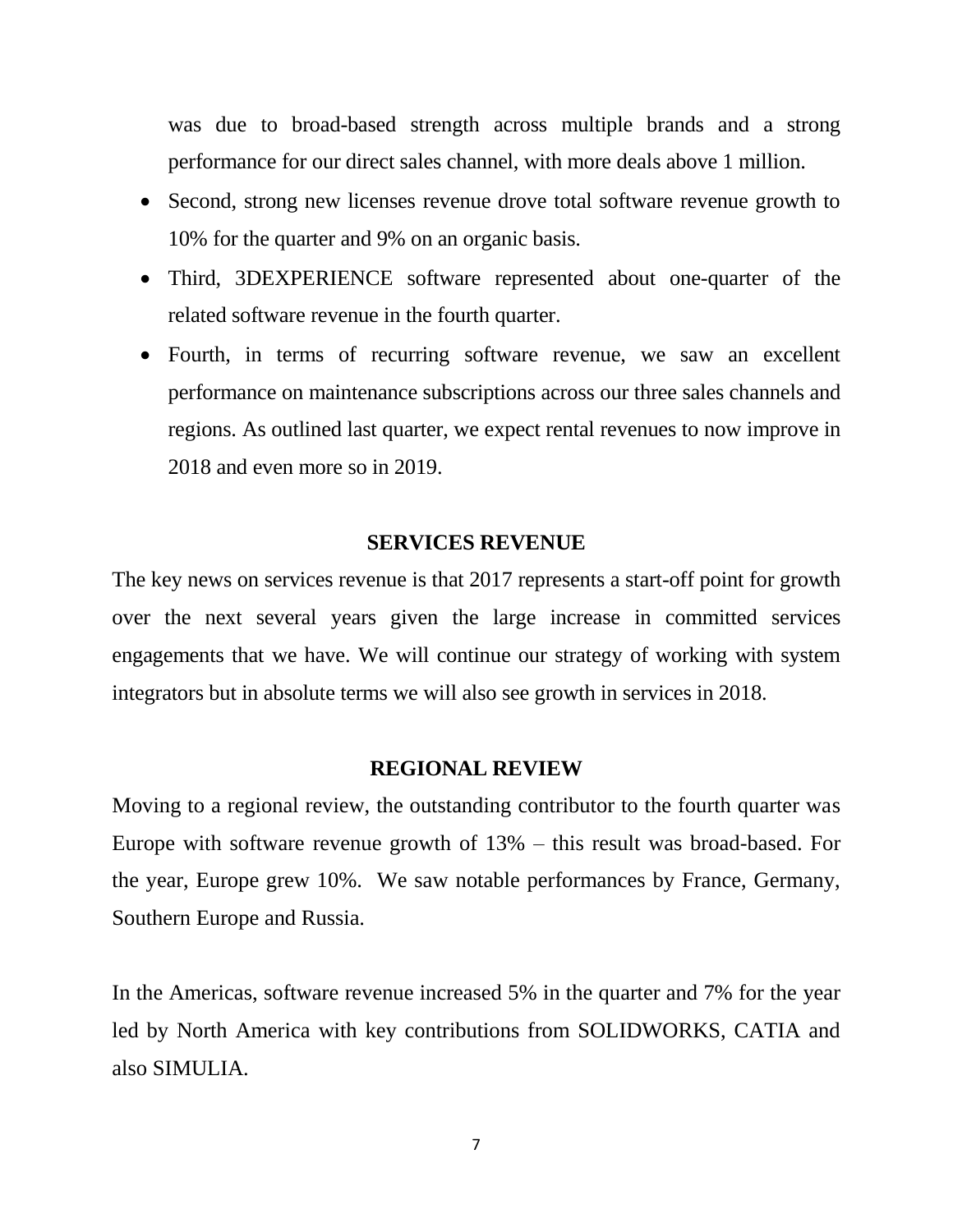In Asia, software revenue increased 8% in the fourth quarter with a return to better growth in China. For the year software revenue grew 6% with double-digit growth in Korea, India and South-East Asia and this was offset in part by mixed performances in Japan and also in China.

High Growth countries software revenue grew 11% in constant currencies with double-digit growth in most of them. Altogether they represented 17% of total software revenue in 2017.

#### **SOFTWARE REVENUE BY BRAND**

Moving to results by brand, there is no other way to say it – our largest brand, CATIA, had a huge quarter, a record quarter and for the year passed a key milestone of more than 1 billion euros in total software revenue.

To give you more color, CATIA new licenses revenue was up double-digits at 29% on record activity with large customers in Europe and the Americas, and improved activity in China, driving CATIA's total software up 10% in Q4. On an industry basis, the top deals of the fourth quarter were in Transportation & Mobility, Aerospace & Defense and Marine & Offshore and also 3DEXPERIENCE sales were up sharply.

SOLIDWORKS had a record year on strong new licenses revenue growth and a very good recurring software revenue performance. Pascal will discuss the brand in more detail shortly.

ENOVIA grew 2% this past year.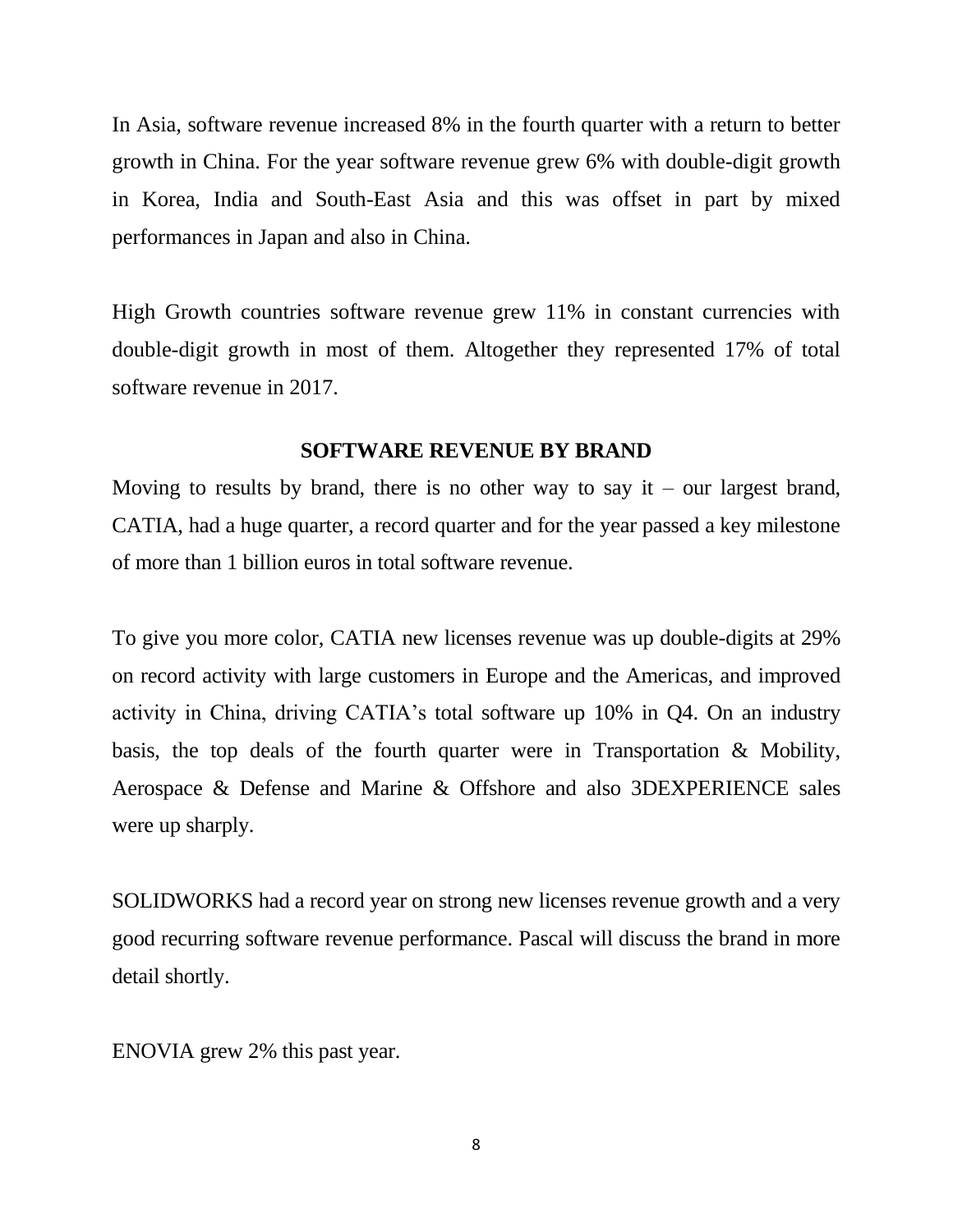Other Software increased 11% in the fourth quarter with multiple brands growing double-digits including SIMULIA, DELMIA, QUINTIQ and also EXALEAD.

For the year, Other Software increased 11%, led by SIMULIA on solid growth and also acquisitions, and double-digit growth for QUINTIQ and EXALEAD. 2017 also brought an improving environment for GEOVIA in mining as well as future diversification opportunities leveraging its core capabilities for potential applications in Architecture, Engineering & Construction and also in Energy, Process & Utilities. In addition, the highlight of the year was the decision by Boeing which will be an important driver for DELMIA and ENOVIA in the coming years.

### **OPERATING MARGIN**

Our 2017 operating margin of 32% came in above our objective of 31 to 31.5% on the strength of the fourth quarter and came in above the 2016 operating margin of 31.2%.

At the start of 2017 we had outlined our objective of underlying organic improvement of about 50 basis points but in fact we delivered 100 basis points for the year. Acquisition dilution had a net negative impact of 20 basis points.

#### **EARNINGS PER SHARE**

Our fourth quarter earnings per share came in ahead of our objectives at 89 cents, up 14%, despite significant headwinds. Excluding currency effects, our EPS would have increased by 19%.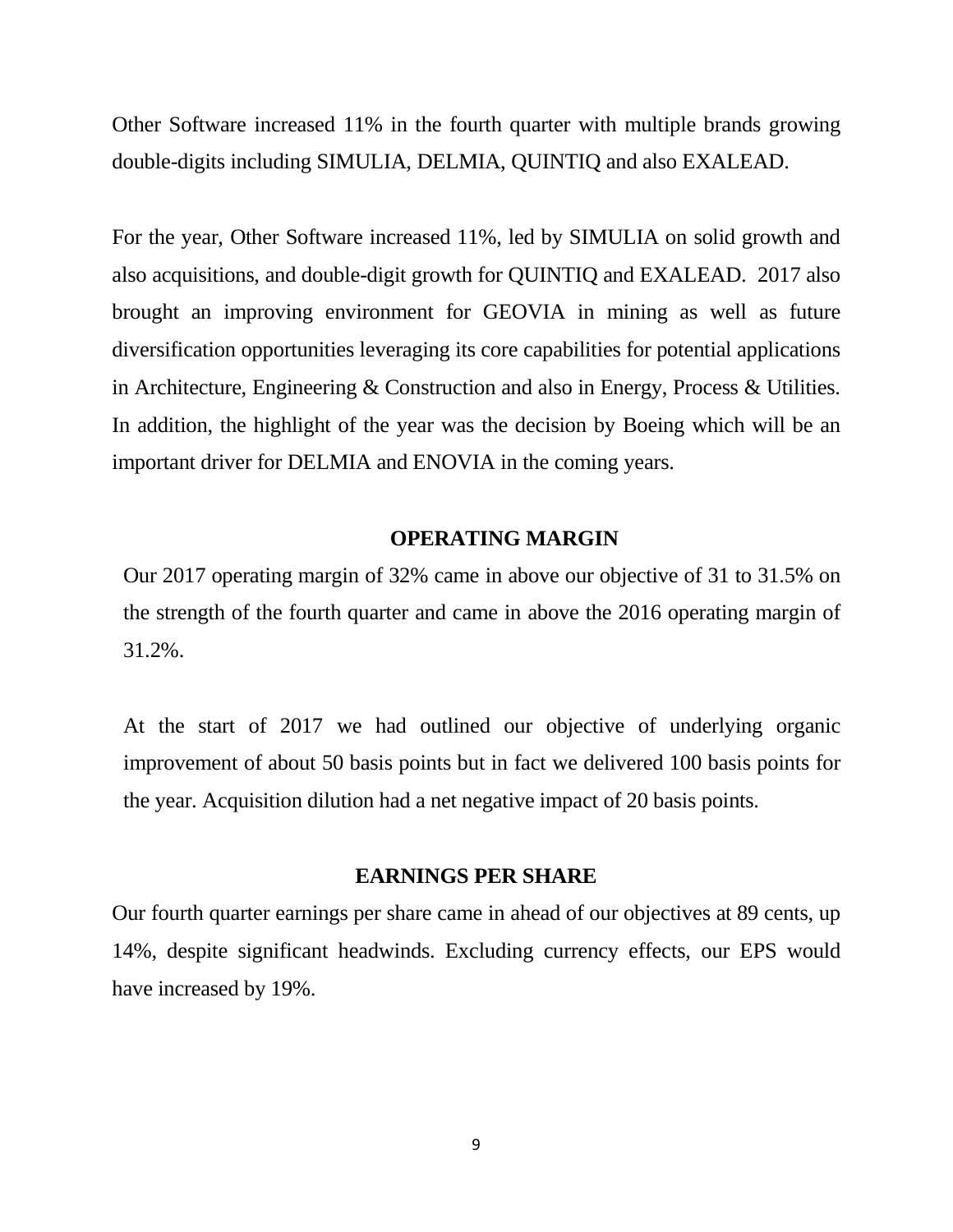During the fourth quarter we had a one-time benefit from the recently passed US Tax Reform Act. This benefit was recorded in our IFRS financial results, while on a non-IFRS basis we have excluded this 8 to 9 cents positive benefit.

For 2017 EPS increased 8% and 10% at constant currency.

#### **CASH FLOW & BALANCE SHEET**

Turning to our cash flow and balance sheet, let me share some key figures. 2017 Cash flow from operations increased 20% to  $\epsilon$ 745 million thanks to a strong improvement in working capital and essentially thanks to the growth in net income.

Our key usages of cash were for acquisitions and investments of  $\epsilon$ 372 million, share repurchases of €133 million and cash dividends of €51 million based on election of cash versus stock – these three usages add up to  $\epsilon$ 556 million, plus capex of  $\epsilon$ 84 million.

Unearned revenue at year-end was higher by 9% excluding both currency impacts and change in scope from acquisitions. Of course, with recurring revenue of over 2 billion euros on an annual basis, our visibility clearly extends beyond our unearned revenue balance of  $\epsilon$ 876 million at year-end.

#### **IFRS 15**

Let me update you on IFRS 15, which we are implementing effective January 1, 2018.

• IFRS 15 will have an effect on the timing of our quarterly recognition of rental revenue (periodic) but on a full year basis there is essentially no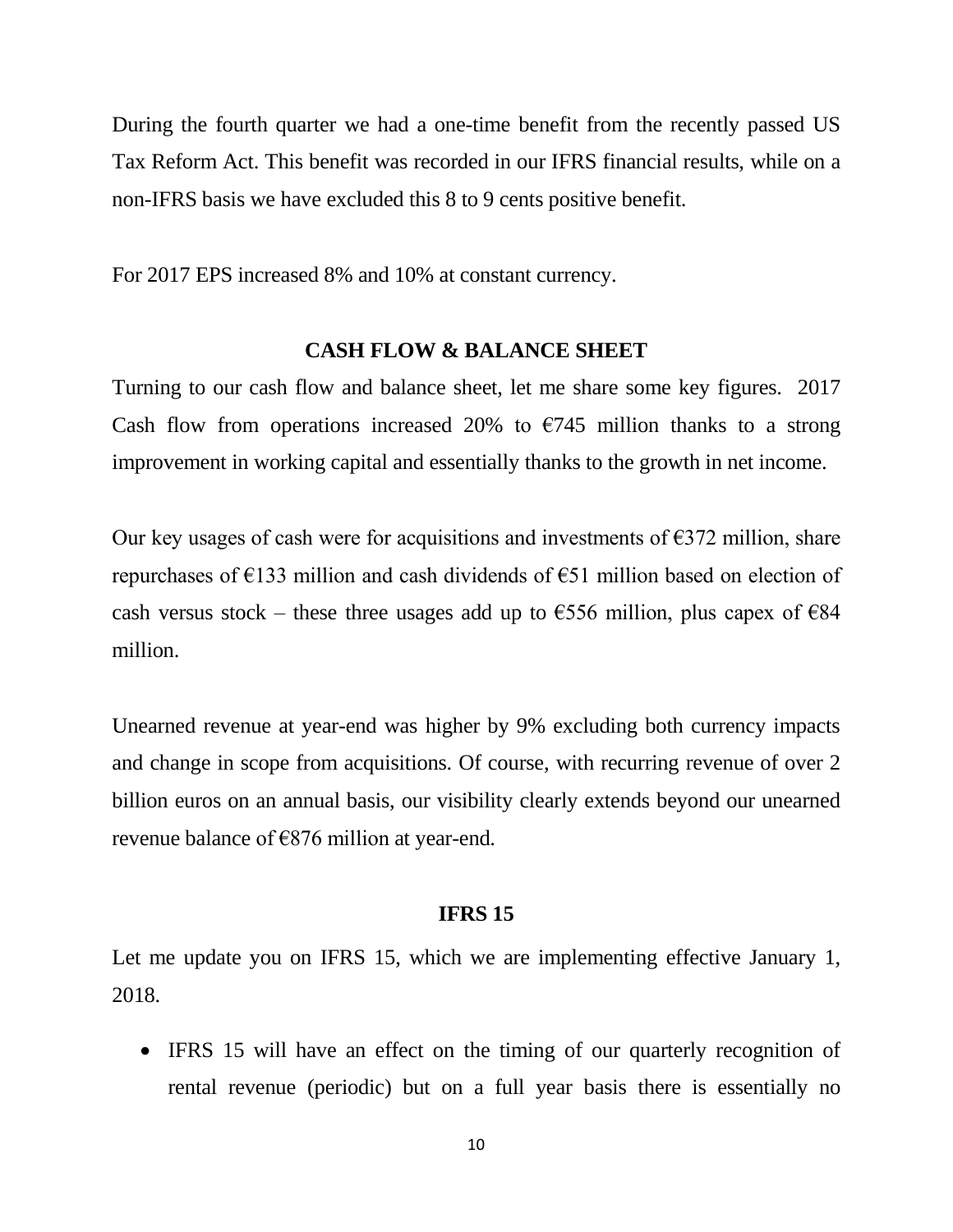difference between IAS 18 and IFRS 15 except when we have multi-year agreements with customers. Previously, under IAS 18, we showed a ratable quarterly amount based upon the annual contract level. Under IFRS 15, we now will take the full amount of the contract, on the one side assign an upfront, license value and on the other side a subscription value of 20% of the license value which will be recognized ratably during the four quarters. We will continue to report both of these amounts within our Periodic revenue line item.

- Since a higher proportion of our rental contracts renew on January  $1<sup>st</sup>$  and are for an annual period, we will record a higher percentage in the first quarter, leading to a different seasonality pattern for recurring software revenue. We ran a simulation to see what would have been our 2017 estimated impact: the weighting is essentially about 2 pts higher for recurring revenue in Q1 at 27% of the total, no change for Q2 and 1 point lower in Q3 to about 23% of the total and also 1 point lower in Q4 to 25% of the total recurring revenue for the year.
- Now we are applying IFRS 15 on a modified retrospective method, which means we are not restating prior years. To help investors and analysts, we will be giving our guidance for the four quarters of 2018 and the year in total on the basis of the prior revenue recognition with IAS 18. Our guidance for 2019 will only be given using IFRS 15, since we will then have four quarters of comparison in 2018.
- We will present financial results on both an IAS 18 basis and IFRS 15 at the time of each our quarterly earnings in 2018, both in IFRS and non-IFRS. Commencing in 2019 we will only present our financial results in accordance with IFRS 15.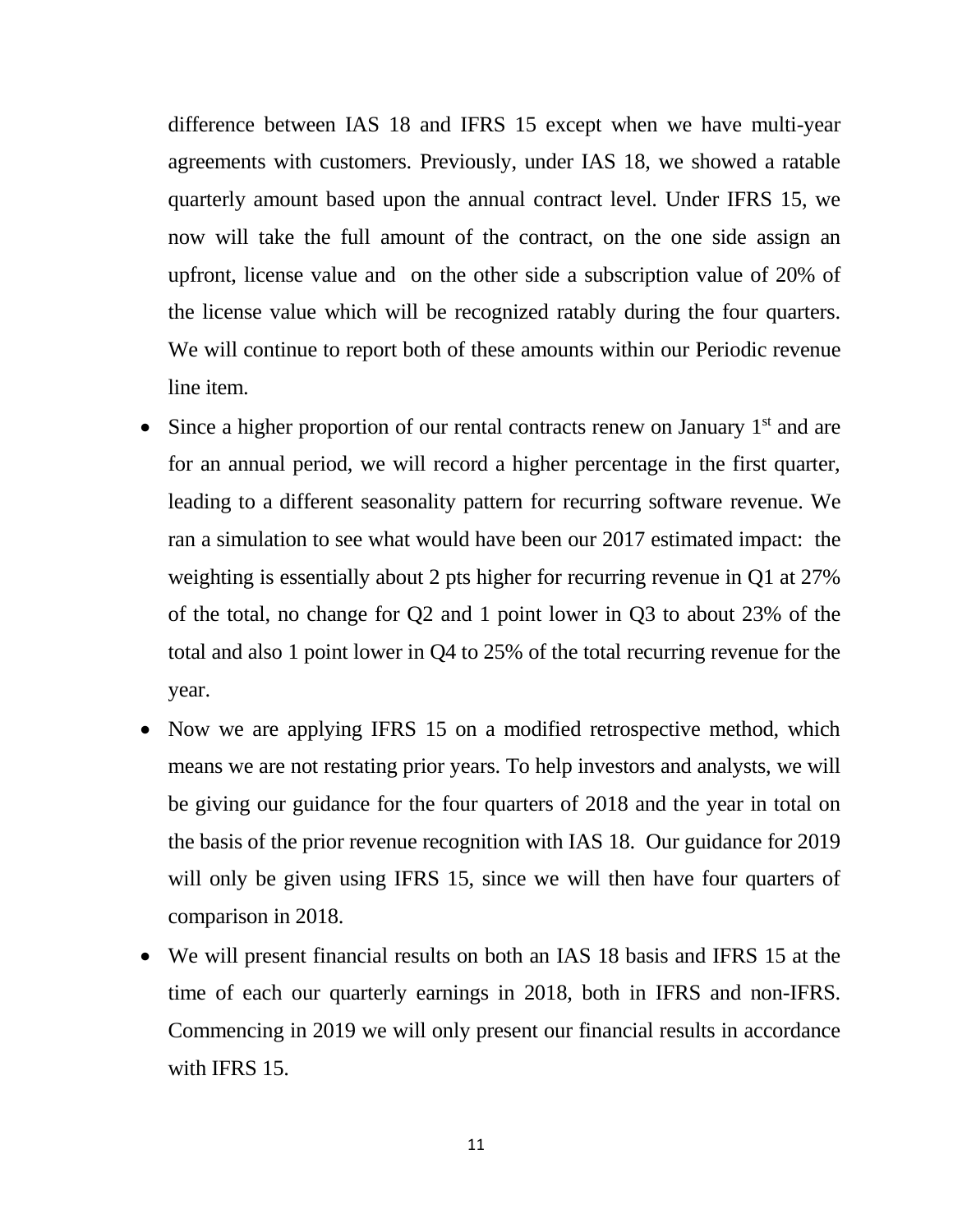- To begin the implementation of IFRS 15, we had to review all the contracts signed in 2017 and we had them restated on an IFRS 15 basis. The difference between the two revenue recognition standards on these contracts as of December 31, 2017 was accounted for in stockholders' equity as of January 1<sup>st</sup>, 2018, with an estimated amount of  $E$ 110 million added to equity. Now, we also made a simulation of what could have been the difference between the 2 standards if we would have restated the 2017 and the 2016 contracts still having an impact on 2017 , and we would have had a difference of only  $€11$  million on the full year 2017. This means that over a full year period, the change of rule should have a very limited impact actually on our recurring revenue and recurring revenue growth rate.
- Finally, let me also highlight that we will continue to fully expense sales commissions under the IFRS 15 standard.

Now let me turn the call to Pascal.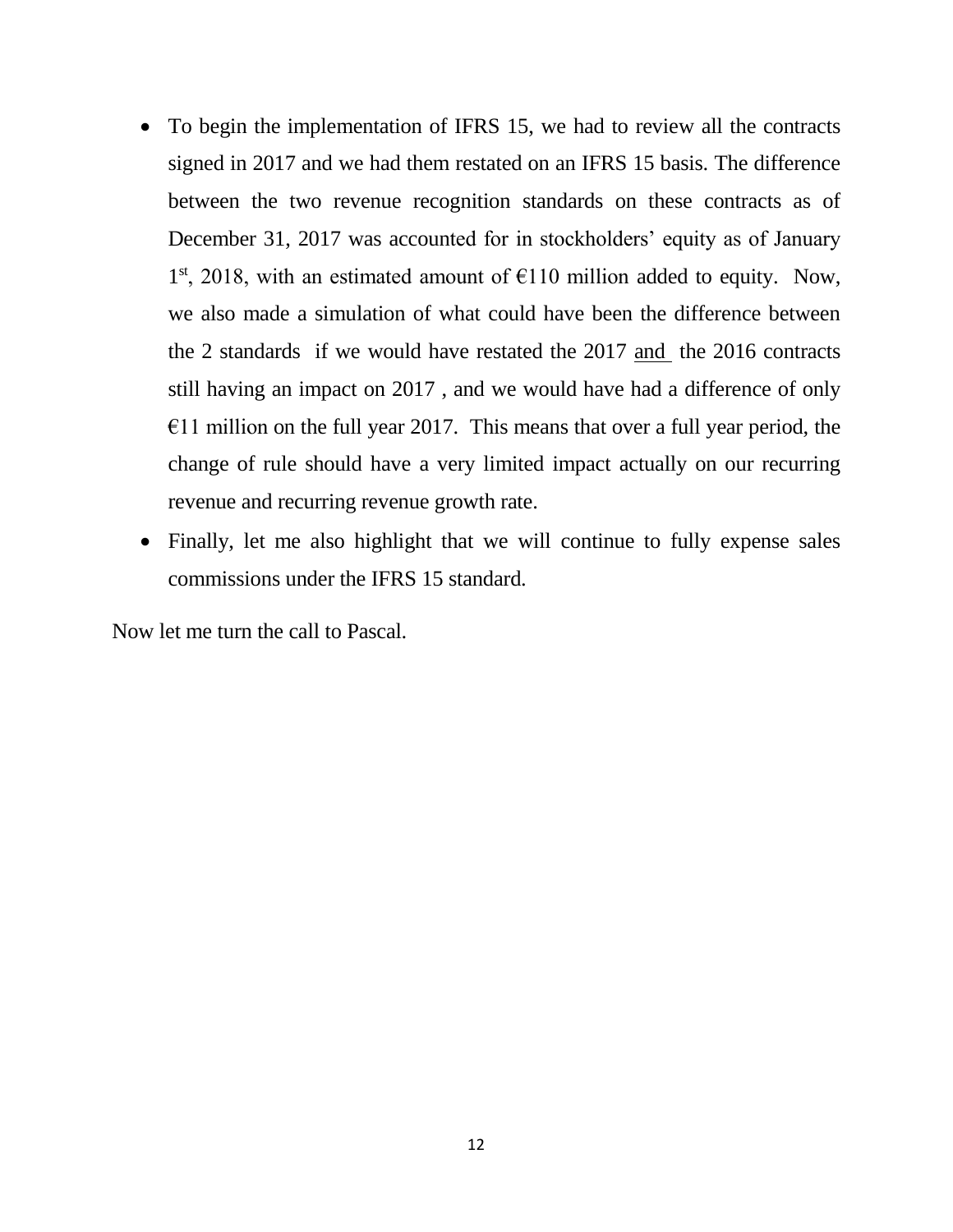# **Pascal Daloz, EVP, CFO and Corporate Strategy Officer**

Thank you, Thibault.

I am happy to be here with all of you today and look forward to meeting with many of you at upcoming investor events in Europe and the United States with Thibault.

My presentation will focus on our growth drivers in action.

# **3DEXPERIENCE PERFORMANCE**

Let's begin the business review with 3DEXPERIENCE. The fourth quarter was a very active period in terms of large transactions, with about 20 exceeding 1 million euros each.

## **INDUSTRIES PERFORMANCE**

During the fourth quarter 7 of our 12 industries delivered double-digits software growth in constant currencies, including Transportation & Mobility and Industrial Equipment as well as Consumer Goods-Retail, Consumer Packaged Goods-Retail, Architecture, Engineering & Construction, Engineering Services and Natural Resources.

Two comments I would like to share on the year is that our largest industry, Transportation & Mobility, delivered high-single digits software revenue growth with new licenses revenue up double-digits in constant currencies. And we had notable new business signed in Aerospace & Defense which will benefit multiple years to come.

13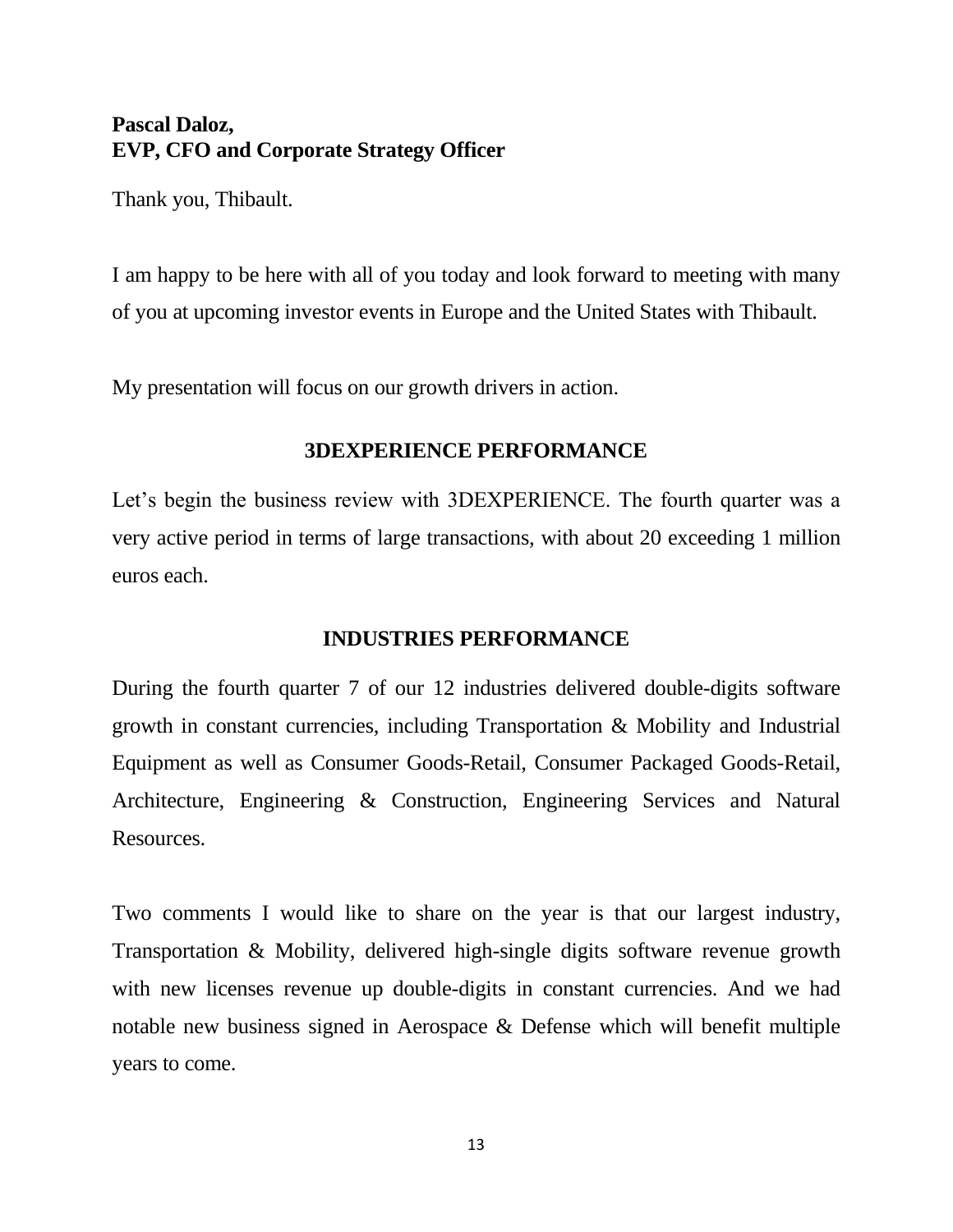### **DIVERSIFICATION INDUSTRIES**

Diversification Industries grew one percentage point in 2017 to represent 32% of total software revenue. The strongest growth for the year was recorded in High Tech, Consumer Goods-Retail and Consumer Packaged Goods-Retail.

- In High Tech, software revenue increased 11% in constant currencies in 2017 thanks to multi-million euro deals in Simulation, Manufacturing and Supply Chain Optimization. We are also expanding in semiconductors winning some key new accounts and growing our business with existing clients. High Tech is closing in on the 10% software revenue threshold.
- In Consumer Packaged Goods-Retail software revenue increased 17% at constant currency. We saw good traction with QUINTIQ for supply chain planning & optimization with key wins with food & beverage companies. And we expanded in Beauty & Personal Care with DELMIA as well. For example, **Grupo Boticário**, with locations throughout Brazil, produces 300 million products every year. It has adopted the 3DEXPERIENCE Platform and our Perfect Production industry solution to lower production costs and improve efficiency thanks to improvement in manufacturing operations and collaboration end to end.
- In Consumer Electronics, we signed an important reference with **Electrolux** who will use our DELMIA Manufacturing Operations Management software to improve the productivity and flexibility of its manufacturing facilities and to enhance its global visibility.

Now let me share some brand highlights complementing the information Thibault has shared.

### **BRAND HIGHLIGHTS**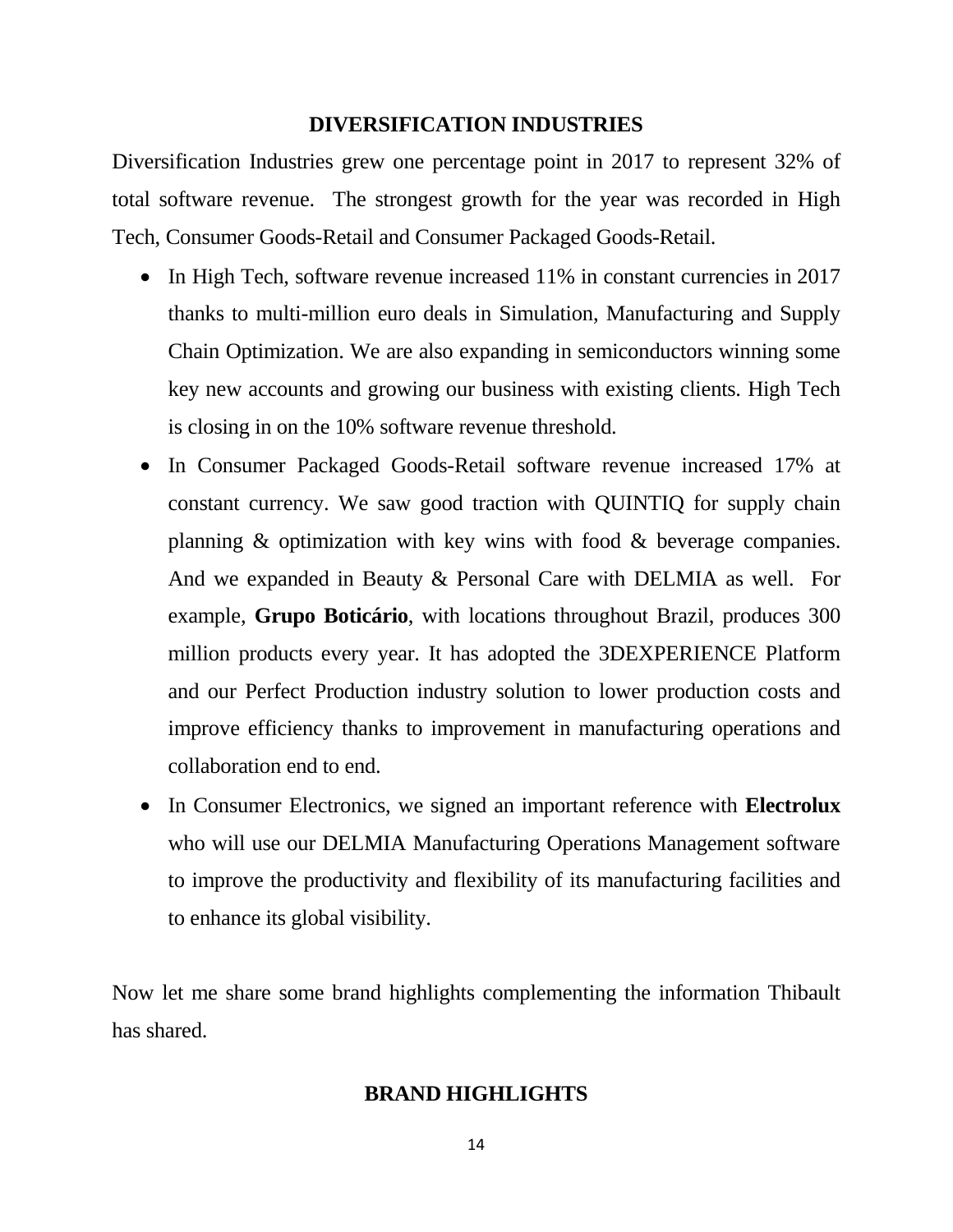#### **SOLIDWORKS**

SOLIDWORKS had an outstanding finish to a record performance in 2017 driven by new licenses revenue growth up double-digits, led by Europe and the Americas with a good support from Asia.

SOLIDWORKS total software increased 13% in the fourth quarter and 14% for the year. It added over 20,000 new customers in 2017 and now has over 800,000 commercial users. We believe it is gaining market share given the level of activity we are seeing in different parts of the world and in terms of license seats.

At SOLIDWORKS World next week, it will be introducing new categories of webbased apps including POWER'BY and Marketplace for the SOLIDWORKS community. So stay tuned.

.

# **BRAND HIGHLIGHTS QUINTIQ**

QUINTIQ brings very clear and measurable advantages to a wide variety of use cases across industries. In addition, it has a number of natural synergies with DELMIA.

During 2017 QUINTIQ's software revenue increased over 20% at constant currency. For example, the second largest food retailer in the Netherlands, JUMBO Supermarkten selected QUINTIQ to help it build more flexibility and customer choice while also doing so in a cost effective manner.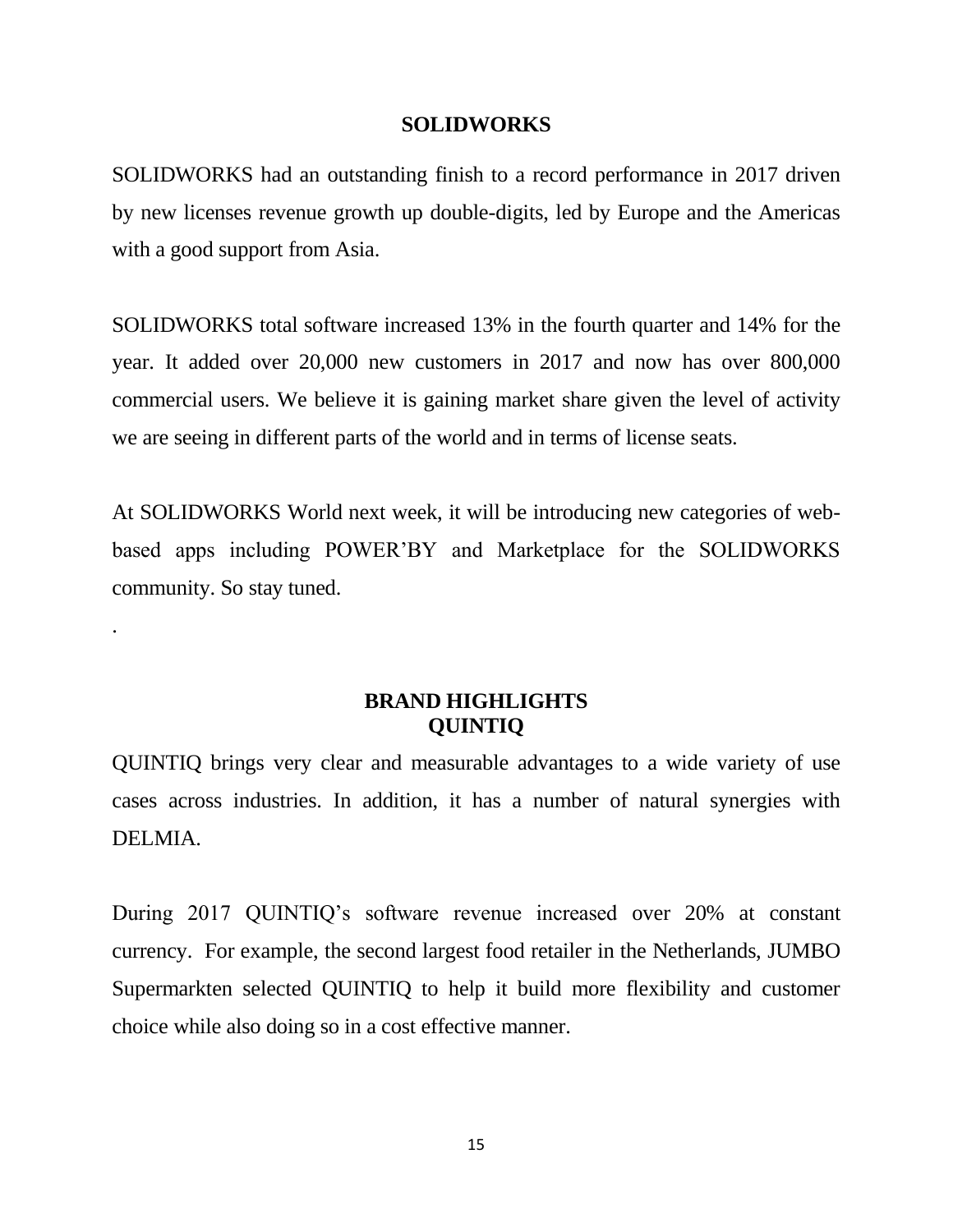## **BRAND HIGHLIGHTS EXALEAD – DATA ANALYTICS**

EXALEAD, focused on helping our clients derive intelligence from data to improve business decisions, made good progress in 2017 with software revenue growing 19% in constant currencies. We believe EXALEAD brings significant value to companies in terms of improving sourcing and standardization to drive down costs and with its PLM Analytics to improve project and program management.

### **2017 ACQUISITIONS: - ENHANCING OUR OFFER AND CLOUD**

Over the last two years we have significantly enhanced our multi-physics simulation capabilities. With the completion of the Exa acquisition in November of 2017, we now cover more than 70% of the core physics market with leading technology in structural, electromagnetic, in particular high frequency which is so critical to enable IoT for smart products, smart mobility and smart industry, and in advanced fluids simulation with next-generation Lattice-Boltzmann technology.

In systems engineering, we are targeting to complete the acquisition of No Magic at the end of the first quarter.

We also acquired a majority stake in Outscale during 2017 as we focus on increasing our Cloud offer and ensuring that our data centers around the world, through Outscale and other providers, meet our infrastructure needs for our clients and the local regulatory or governmental requirements.

## **FINANCIAL OBJECTIVES**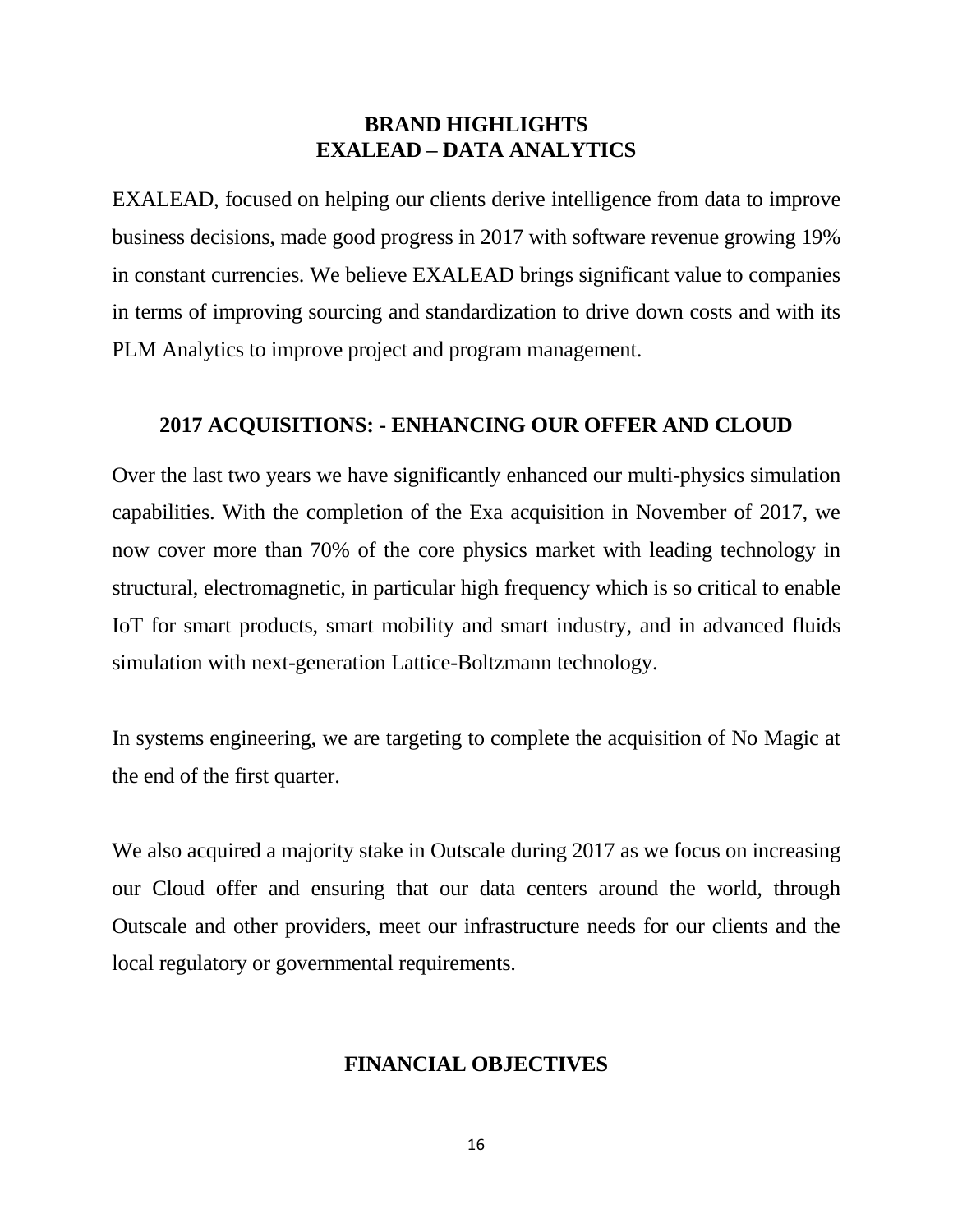Now, let's move to our 2018 financial objectives, beginning with the first quarter.

#### **First Quarter 2018 Financial Objectives**

As we step into the year, we do so with a very solid first quarter outlook, based not just on our pipeline but with a large portion of commitments in hand with respect to direct sales, leading to an expectation for new licenses revenue growth ranging from 9% to 15% in constant currencies. Recurring revenue is estimated to grow between 7 and 8% in constant currencies, and we see a return to growth for services of about 5 to 8% in constant currencies.

This leads us to a first quarter total revenue objective of about  $\epsilon$ 750 to  $\epsilon$ 770 million based upon the exchange rates assumptions we have given, growing about 7% to 10% in constant currencies; a non-IFRS operating margin of about 26% to 27%; and non-IFRS EPS of about  $\epsilon$ 0.54 to  $\epsilon$ 0.57, up 2 to 8% or 18 to 24% at constant currency evidencing the very heavy currency headwinds we are facing.

#### **Full Year 2018 Financial Objectives**

For 2018 we are targeting total revenue growth of 8 to 9% in constant currencies which translates to a range of 3.355 billion to 3.385 billion euros, an operating margin of 31 to 31.5% reflecting acquisition dilution and currency, and an earnings per share objective range of 2.83 to 2.88 euros, representing growth of 6% to 8%, or 11% to 13% at constant currency.

Our financial objectives are based upon a US dollar exchange rate of \$1.25 per euro for the first half and \$1.20 for the second half. With respect to the Japanese yen we are using an exchange rate of 135 yen per  $\epsilon$ 1.00.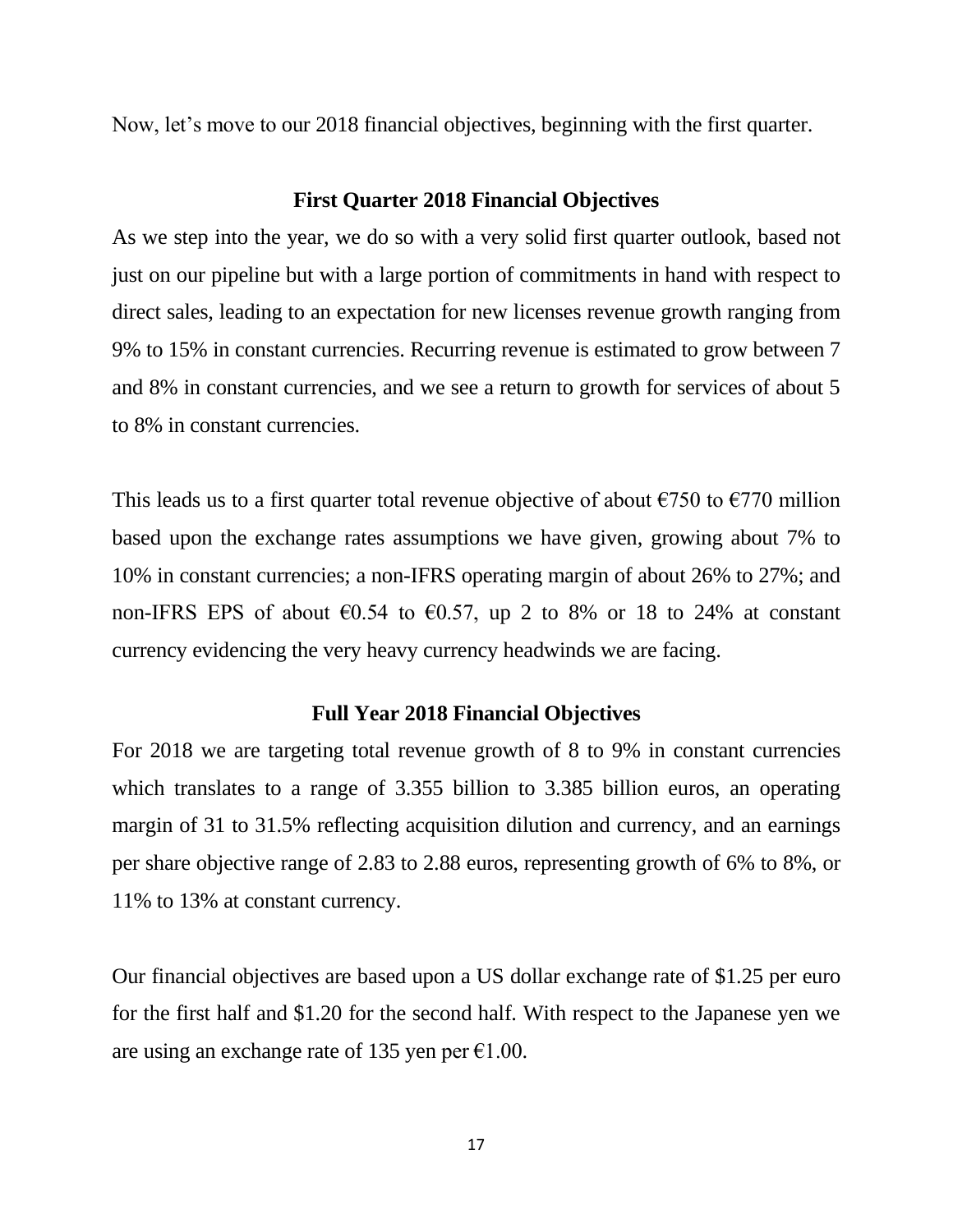For your convenience, at financial analysts' consensus exchange rates, our 2018 guidance is above EPS consensus.

I would like to share some key points:

- We are targeting new licenses revenue growth of 8 to 10% in constant currencies for 2018, and expect the mix to shift, with an increased contribution from 3DEXPERIENCE. We are assuming good growth for SOLIDWORKS but moderating from the 2017 pace.
- We expect recurring revenue up 7 to 8% in constant currencies;
- And a return to growth for Services, up about 12% at constant currency
- Based upon our operating margin range, the high end would target a maximum 50 basis points organic improvement excluding currencies impact;
- Finally, we are estimating an effective tax rate of about 29.7% for 2018 compared to 33.2% in 2017;

Let me turn the call back to Bernard.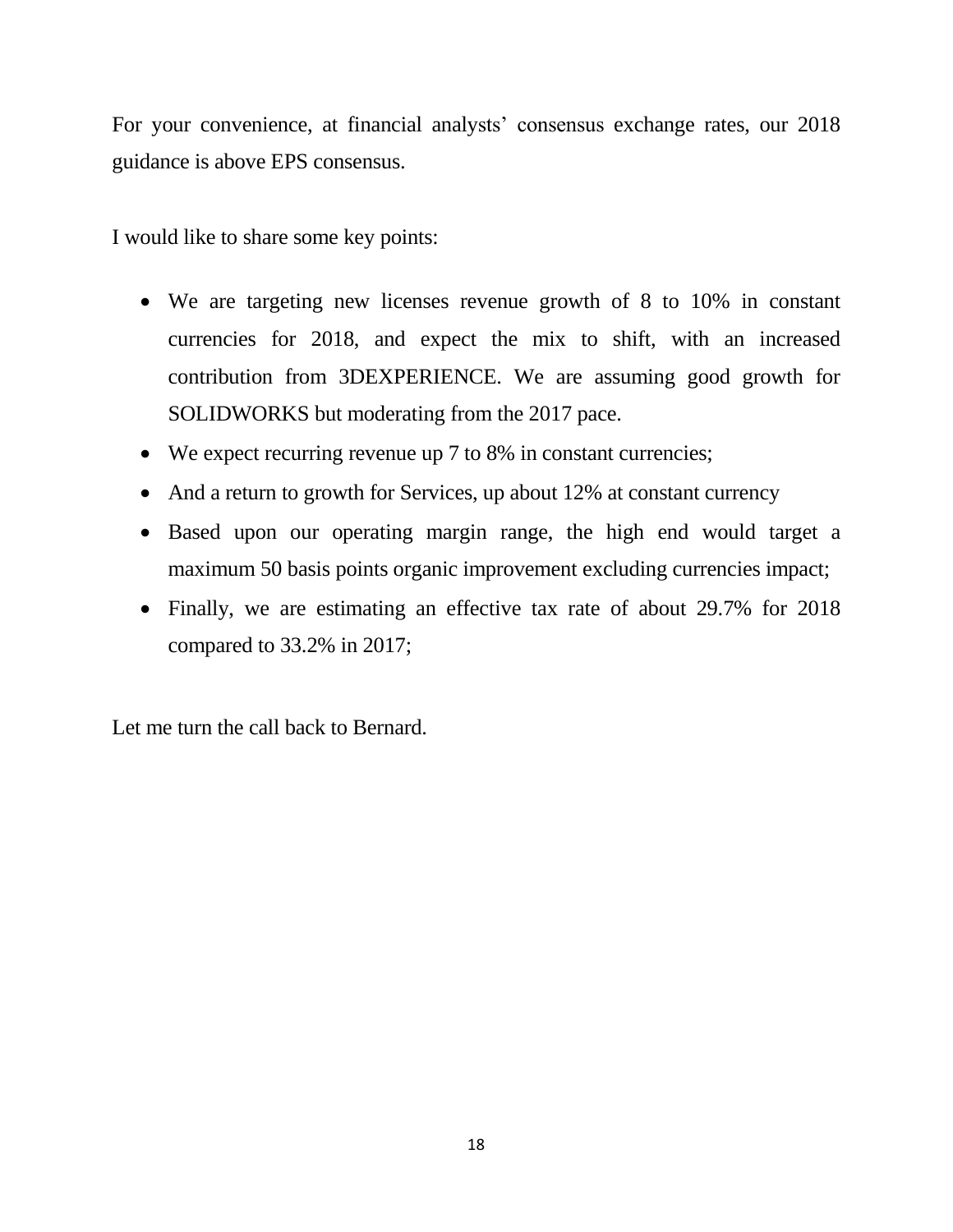# **Bernard Charles Vice Chairman and Chief Executive Officer**

# **PREPARING THE FUTURE EXECUTIVE COMMITTEE EVOLUTIONS**

As we prepare the future we are also evolving our Executive Committee.

- I would like to welcome a new member Florence Verzelen. She has been appointed Executive Vice President, Industry Solutions, Marketing, Global Affairs and Communication following the retirement of Philippe Forestier one of the founding members of Dassault Systèmes. Florence brings a very solid background and will strengthen our team.
- Pascal Daloz is now assuming the position of CFO and Corporate Strategy Officer. With his strong knowledge of our brands, it was a natural fit to combine these two functions. Supporting Pascal are very talented leaders, including a strong head of finance, Valerie Raoul-Desprez who many of you know, and a talented recent hire as our head of strategy.
- Our global sales are led by three executives: for the Americas Bruno Latchague in Boston, for Europe Laurent Blanchard in Paris and for Asia Sylvain Laurent who is based in Shanghai.
- Dominique Florack leads a talented R&D team, second to none in the world.
- Laurence Barthes as our Chief People and Information Officer continues to strengthen our global organization.
- Now Thibault will spend more time with me as he takes on new responsibilities as our General Secretary to help me shape our corporate structure of the future. In addition, he will work on a few strategic initiatives including our business model strategy, Ethics & Compliance, and La Fondation Dassault Systèmes.